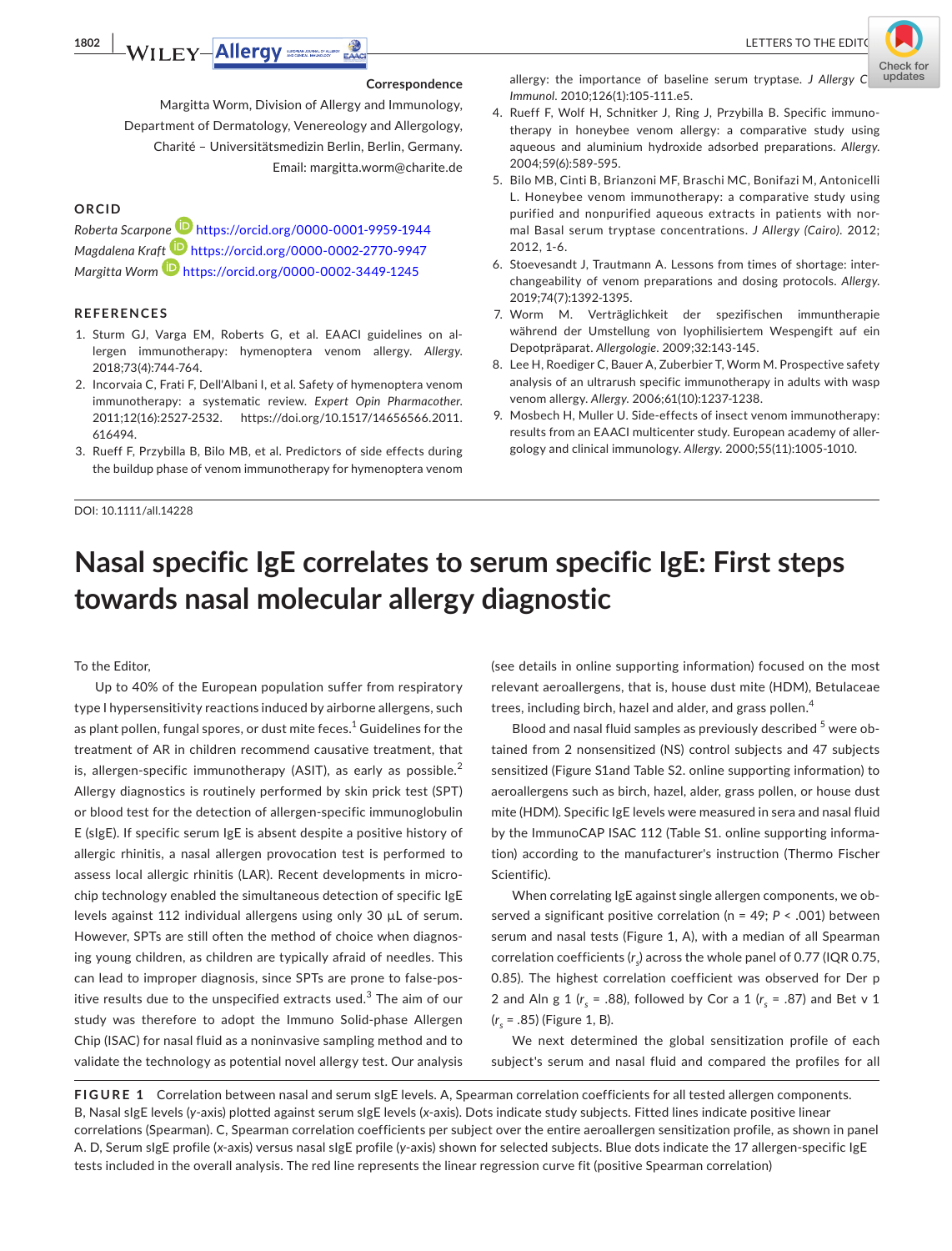| (A) | <b>Allergen</b> | R    |
|-----|-----------------|------|
|     | Aln g 1         | 0.88 |
|     | Der p 2         | 0.88 |
|     | Cor a 1.0101    | 0.87 |
|     | Bet v 1         | 0.85 |
|     | PhI p 5         | 0.85 |
|     | Mal d 1         | 0.82 |
|     | Der f 1         | 0.79 |
|     | PhI p 6         | 0.78 |
|     | Pru p 1         | 0.77 |
|     | Der f 2         | 0.77 |
|     | Phl p 2         | 0.76 |
|     | Der p 1         | 0.76 |
|     | Cor a 1.0401    | 0.75 |
|     | Ara h 8         | 0.74 |
|     | Cyn d 1         | 0.72 |
|     | PhI p 1         | 0.68 |
|     | Act d 8         | 0.51 |

| (C) | ID | $\overline{\mathcal{R}}$ | ID | $\boldsymbol{R}$ |
|-----|----|--------------------------|----|------------------|
|     | 45 | 0.96                     | 41 | 0.81             |
|     | 29 | 0.96                     | 09 | 0.80             |
|     | 28 | 0.95                     | 42 | 0.80             |
|     | 24 | 0.94                     | 38 | 0.79             |
|     | 13 | 0.93                     | 44 | 0.79             |
|     | 34 | 0.93                     | 11 | 0.77             |
|     | 39 | 0.92                     | 30 | 0.76             |
|     | 10 | 0.92                     | 23 | 0.75             |
|     | 06 | 0.91                     | 21 | 0.71             |
|     | 25 | 0.91                     | 04 | 0.71             |
|     | 27 | 0.9                      | 22 | 0.69             |
|     | 43 | 0.89                     | 12 | 0.68             |
|     | 32 | 0.88                     | 47 | 0.67             |
|     | 33 | 0.87                     | 37 | 0.66             |
|     | 18 | 0.87                     | 20 | 0.61             |
|     | 14 | 0.87                     | 49 | 0.57             |
|     | 15 | 0.86                     | 05 | 0.56             |
|     | 07 | 0.86                     | 19 | 0.52             |
|     | 17 | 0.86                     | 48 | 0.51             |
|     | 40 | 0.85                     | 26 | 0.48             |
|     | 36 | 0.85                     | 16 | 0.40             |
|     | 03 | 0.85                     | 08 | 0.32             |
|     | 31 | 0.83                     | 01 | 0.28             |
|     | 02 | 0.83                     | 46 | 0.03             |
|     | 35 | 0.82                     |    |                  |

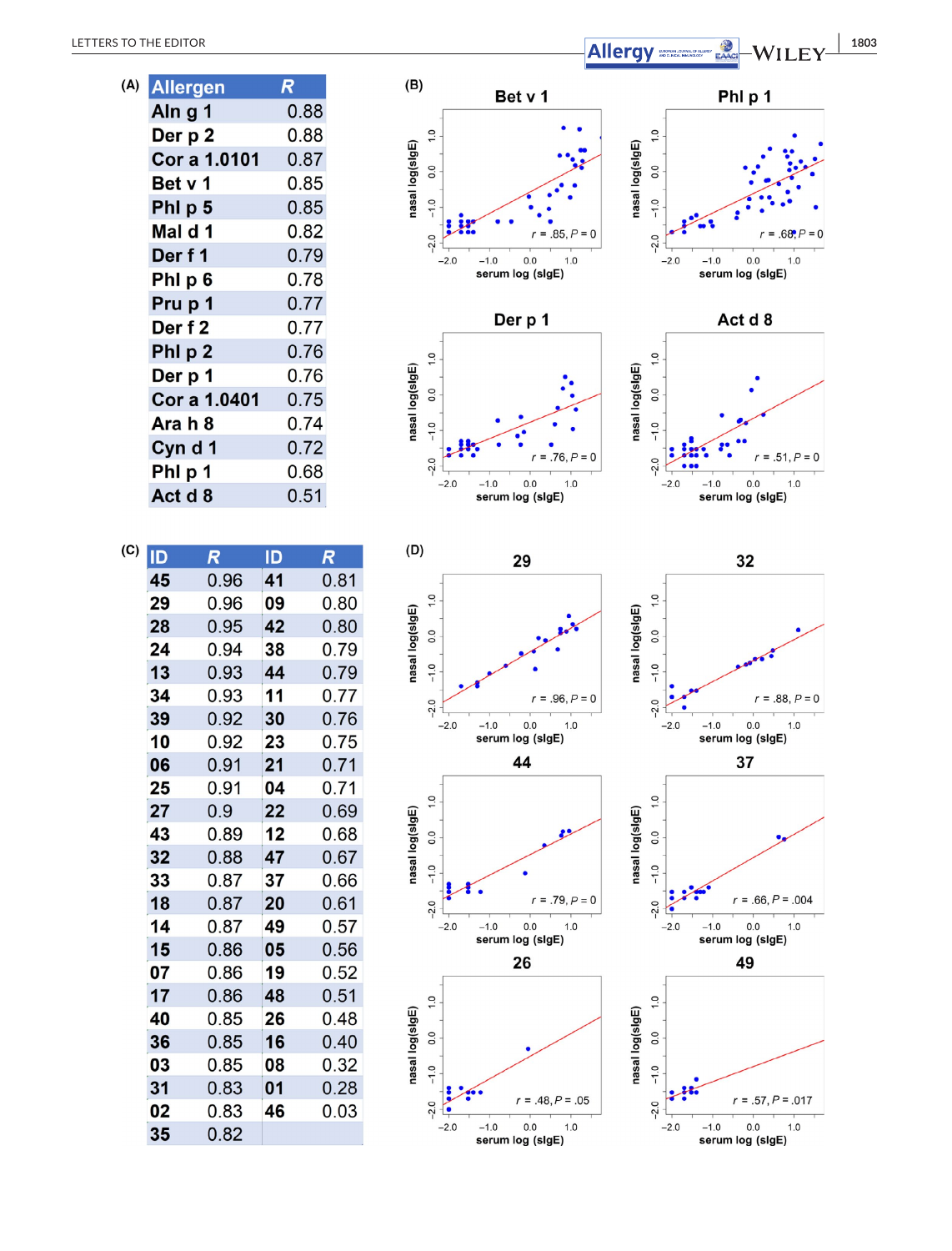

**FIGURE 2** Receiver operating characteristic (ROC) curve for nasal and serum IgE test, and their comparison of ImmunoCAP and ISAC diagnostic. A, The ROC curves are generated by plotting nasal (blue) and serum (red) data. "J" indicates the threshold for positive nasal test. B, Contingency table for tests in serum and nasal fluid. C, Statistical analysis to verify performance of serum and nasal ISAC. Diagnostics via ImmunoCAP served as control

subjects (Figure 1, C). We observed a strong positive correlation between serum and nasal sIgE profiles, and the median Spearman correlation coefficient was  $r<sub>s</sub> = .75$ , the IQR 0.68, 0.88. The only poor correlations observed were for subjects *No* 01, 08, 16, 26, and 46. The highest correlations were observed for subjects with several sensitizations, whereas nonsensitized subjects showed poorer correlations (see Figure 1, D for overview over selected subjects).

Finally, we evaluated the performance of the ISAC tests in serum and nasal fluid in comparison with the ImmunoCAP method by assessing cutoff, sensitivity, specificity, likelihood ratios, and operating characteristics. First, a nasal fluid cutoff threshold was estimated by a receiver operating characteristics (ROC) curve using Youden's index. The area under the curve (AUC) for nasal fluid (0.93) and serum tests (0.97) was found to be comparable (Figure 2, A). The nasal threshold was calculated to be 0.08 ISU-E. The diagnostic capability of sIgE determination for birch pollen (Bet v 1, Bet v 2, and Bet v 4), grass pollen (Cyn d 1, Phl p 1, Phl p 2, Phl p 5, and Phl p 6), and HDM (Der f 1, Der f 2, Der p 1, and Der p 2) was assessed by a two-by-two table (Figure 2, B). Specificity (serum: 0.95 and, nasal: 0.96) and positive prediction value (serum: 0.96 and nasal: 0.97) were similar for both methods. The diagnostic sensitivity and negative prediction value of serum diagnostic were higher than nasal diagnostic (TPR serum: 0.94 vs TPR nasal: 0.85; NPV serum: 0.92 vs NPV nasal: 0.82). In addition, diagnostic accuracy was determined by calculating likelihood ratios for serum (LR+ 17.83, LR− 0.07) and nasal biosampling (LR+ 24.28,

LR− 0.15). Further statistical analyses were done to complement the results (Figure 2, C).

We demonstrate similar specificities of ISAC for serum and nasal fluid tests, whereas the sensitivity in the serum test is higher than in the nasal test. A likely explanation for the lower sensitivity in our nasal tests is that the manufacturer's instructions are optimized for the serum matrix. Consequently, the experimental setup (eg, incubation times, fluorescent marker, sampling methods) should be improved further to raise sensitivity of nasal fluid diagnostic. Moreover, the threshold for the nasal fluid test, as assessed in the current study, could be set to an even lower value (0.08) than recommended for serum by the manufacturer (0.3) without losing specificity. Overall, sIgE levels against all tested allergen components were significantly and positively correlated between nasal fluid and serum, and the inter-sample correlation was best for sIgE against birch and grass pollen and HDM (Figure S2. online supporting information). Recent studies comparing ISAC tests in serum and nasal fluid have shown similar results<sup>6-9</sup>; however, these studies compared only tests for single allergens, that is, house dust mite, Japanese cedar, mugwort pollen, and fungal spores, instead of a whole aeroallergen panel.

To conclude, we present the first study to assess whole patterns of IgE specific to aeroallergens in serum and nasal fluid and to systematically evaluate the novel, ISAC-based method in comparison with clinical standard diagnostics. Our results could be of high